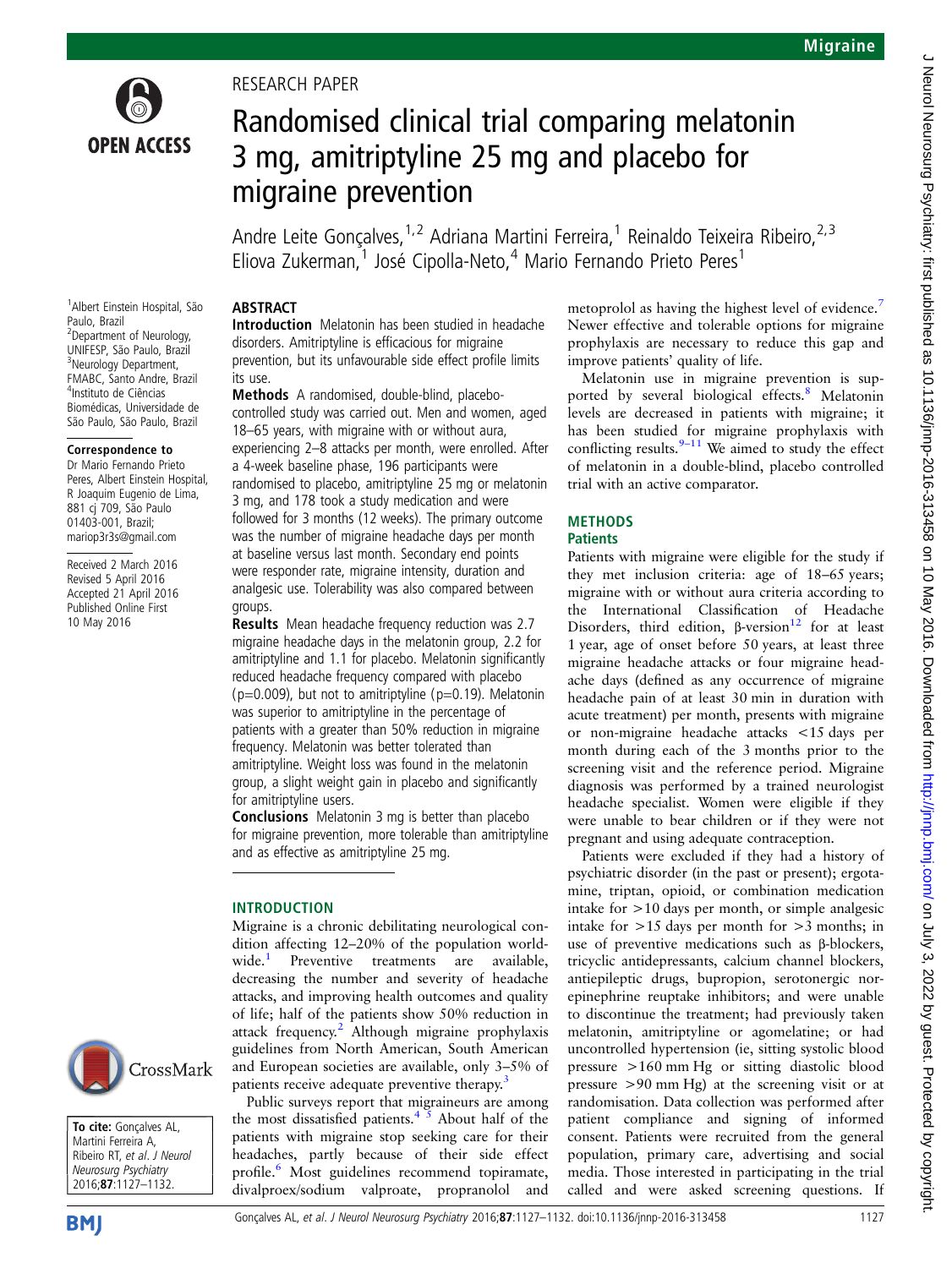### Patients' involvement

Patients/service users/carers/laypeople were not involved in the study design. Outcome measures were defined by scientific criteria, designed to better meet patients' preferences, priorities and experience. Patients were not involved in recruitment and conducting the study. Results will be disseminated to patients/ carers/laypeople by publication in the clinicaltrials.org database and to press/social media. Burden of intervention, for example, side effects were assessed. The research question and outcome measures were developed to meet patients' needs.

### STUDY DESIGN

The study was conducted in a randomised, multicentre, parallel-group design. Melatonin 3 mg was compared with amitriptyline 25 mg and placebo. Randomisation was performed centrally with the use of randomisation lists with randomly permuted block lengths stratified according to centre. Patients, treating clinicians and the outcome assessor were blinded. Study medications were also blinded and delivered to the investigators by the pharmacy which prepared the three study medications equally in design, shape, and colour.

The trial conformed to the Declaration of Helsinki, Good Clinical Practice guidelines and the International Organization for Standardization standards and was approved by the ethics committee for each participating centre. The trial was funded by FAPESP, Fundação de Amparo a Pesquisa de São Paulo, a Brazilian governmental funding agency without any role in manuscript preparation. The trial was registered at ClinicalTrials.gov number NCT01357031.

### Procedures

The study consisted of a 4-week period to established baseline measures followed by a 12-week treatment period. After eligibility had been determined, patients were randomised to treatment groups (figure 1).

Patients meeting eligibility criteria were randomised 1:1:1 to one of the three groups: placebo, melatonin 3 mg or amitriptyline 25 mg, all taken at bedtime. Use of acute migraine medication was permitted for breakthrough migraine attacks. Patients recorded information about migraine or non-migraine headache occurrence, mean migraine headache attack intensity, duration,

analgesics taken, (type of medication, number of days of medication use, number of doses) and associated symptoms in a paper-based diary. Trained neurologists in headache abstracted the information, which was double-checked by another investigator and uploaded into a spreadsheet. Any migraine headache during at least 30 min was defined as a migraine headache day. The variables were collected from the diaries and defined at the end of the baseline period, and at the first (weeks 1–4), second (weeks 5–8) and third (weeks 9–12) months after treatment.

#### Outcome measures **Efficacy**

The primary efficacy outcome measure was frequency in number of migraine headache days per month comparing baseline with the past 4 weeks of treatment. Secondary end points included reduction in migraine intensity, attack duration, number of analgesics used and percentages of patients with greater than 50% reductions in migraine headache days.

### Tolerability and safety

Patients were monitored by adverse events and vital signs to determined tolerability and safety. An adverse event was defined as any medical occurrence reported by a patient or noted by a clinician during the study, regardless of its suspected cause. It was recorded if it was considered to be related to study medication. Tolerability measures included the incidences of adverse events, including those that led to the premature withdrawal of the study and serious adverse events (defined as death, disability or incapacity; were life-threatening; or required hospitalisation). Adverse events data were summarised for the safety population, defined as randomised patients who were administered at least one dose of the study medication.

### Statistical analysis

Sample size calculation was based on previous trials. A 20% difference between active drug and placebo response was assumed. The randomisation ratio of 1:1:1 for placebo, and the two treatment groups, 59 participants in each groups were determined to provide 80% power to detect a significant difference in the primary endpoint.

This estimate was based on a two-sided analysis of variance (ANOVA), an  $\alpha$  level of 0.05 and an SD of 4.0. Efficacy data were analysed for the intention-to-treat population, defined as randomised patients who received at least one dose of the study



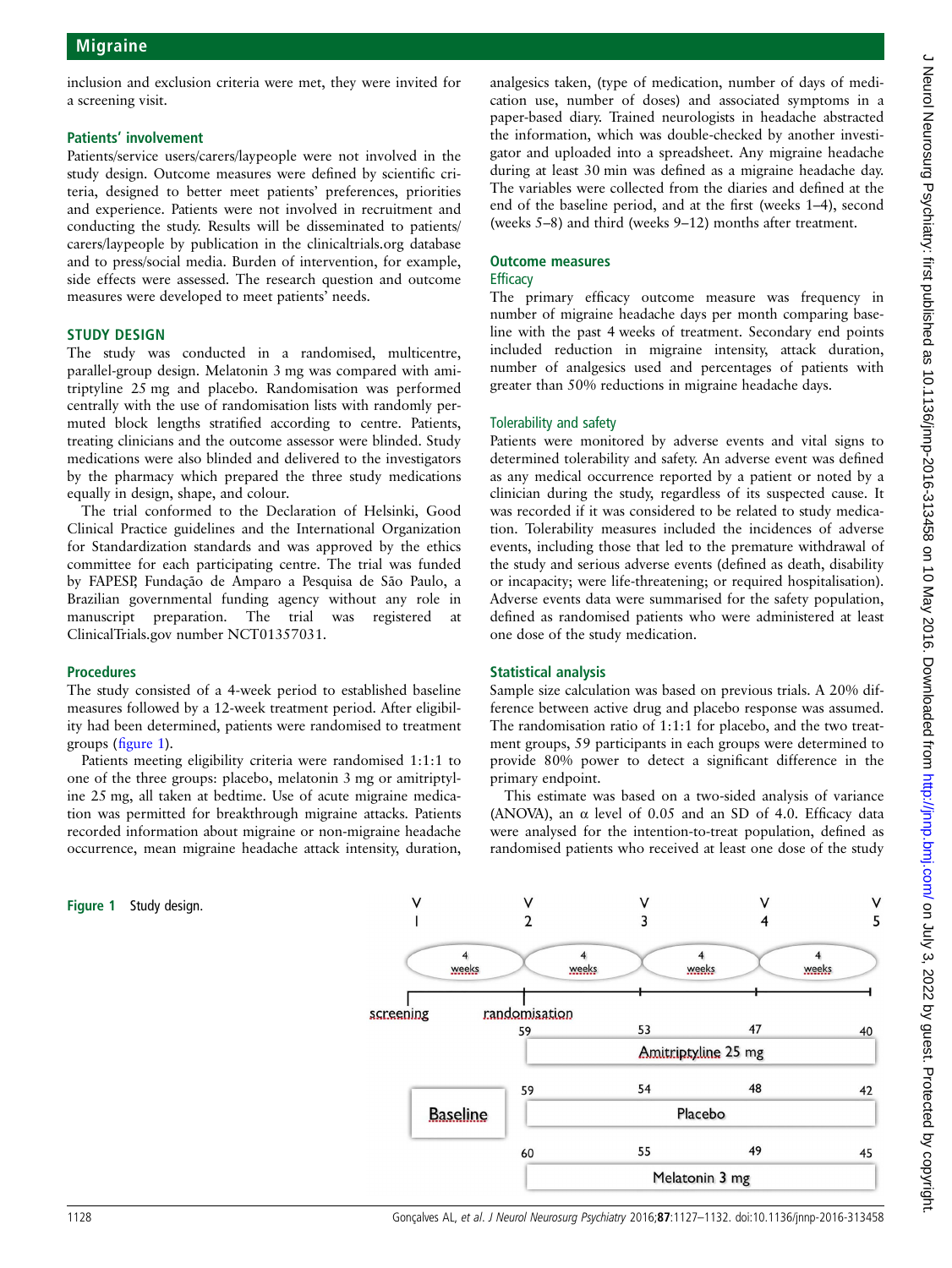medication and provided at least one postbaseline efficacy assessment. No interim analysis was planned. Missing data were analysed by three methods. The first method extended the calendar earlier into the treatment period until 28 days of non-missing data contributed to the count of migraine headache days. The second method proportionately adjusted the number of migraine headache days (multiplied by 28 and divided by the number of non-missing days). The third method treated all missing days as non-migraine headache days (used for the primary end point). An analysis of covariance (ANCOVA) model was used to test the null hypothesis of no difference between placebo and the average of the values for the three groups. Results were summarised using the adjusted mean and SE for each treatment group, a 95% CI for the change from baseline for each treatment group, a model estimate of the difference between each active treatment group and placebo, a 95% CI for the difference, and an associated p value and adjusted p value for the difference. Analysis of the primary end point was carried out using a combination of a sequential method and a Hochberg procedure to maintain the experiment-wise α level of 0.05.

## RESULTS

#### **Patients**

The number of patients randomised to treatment was 196 after 438 were recruited and assessed for eligibility. Eighteen randomised patients were excluded from the study, the analysis was performed in the remaining completed cases, 178 patients (59 placebo, 60 melatonin and 59 amitriptyline. Between 69% and 75% of patients completed the study in the treatment groups. Adverse events occurrence was the most common reason for premature withdrawal for all randomised patients (figure 2).

Treatment groups presented with similar demographics and baseline clinical characteristics ([table 1\)](#page-3-0). There were no significant differences in all variables.

The primary efficacy end point was frequency in number of migraine headache days per month. Melatonin 3 mg and amitriptyline 25 mg efficiencies were superior to placebo ( $p$ <0.05)

Figure 2 Study enrolment and randomisation.

when comparing baseline with the last month of observation ([table 2](#page-3-0) and fi[gure 3\)](#page-4-0).

For the secondary end points, melatonin and amitriptyline were more effective to placebo reducing the number of analgesics taken, migraine headache attacks duration and intensity. Melatonin and amitriptyline were equally effective for the primary end point, but for the secondary end point number of responders (patients with a higher than 50% improvement in headache frequency) melatonin was superior to amitriptyline  $(p<0.05)$  and placebo  $(p<0.01)$  ([table 2](#page-3-0) and fi[gure 4\).](#page-4-0) Outcomes were not related to duration of illness.

### **Tolerability**

Over the 3-month course of treatment, 77 adverse events were reported by 60 participants, 46 reports in the amitriptyline group, 16 in the melatonin group and 17 in the placebo group. No serious adverse events were observed. The majority of adverse events were either mild or moderate in intensity and occurred more commonly in the amitriptyline group compared with melatonin and placebo ( $p < 0.03$ ), whereas the melatonin and placebo groups had similar numbers (p value=not significant). The most common adverse events were daytime sleepiness, dry mouth, epigastralgia, weight gain and constipation ([table 3\)](#page-4-0). Blood pressure levels have not changed among groups. Patients were asked specifically about and reported no hypoglycaemic symptoms.

We also evaluated weight variation in all groups. Surprisingly, patients taking melatonin had on average a weight reduction (mean  $0.140 \pm 0.156$  kg), whereas those taking placebo and amitriptyline had a weight gain (mean  $0.432 \pm 0.247$  kg, and  $0.971$  $\pm$ 0.359 kg), respectively. Weight differences among groups were significantly different (fi[gure 5](#page-5-0)).

### **DISCUSSION**

The results from this study support the efficacy and tolerability of melatonin 3 mg as a preventive therapy for migraine. Melatonin was more effective than placebo in the primary end

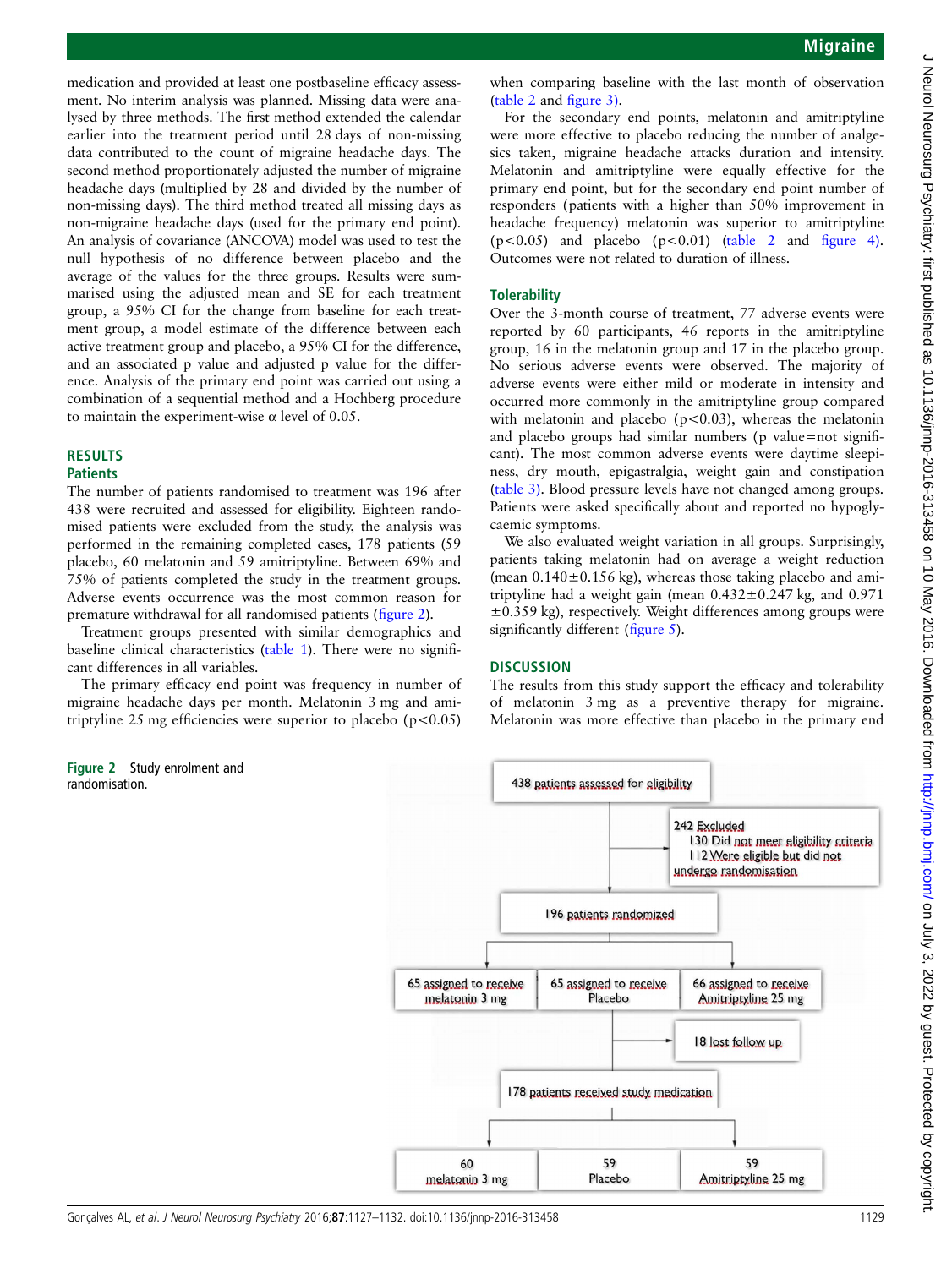<span id="page-3-0"></span>

| <b>Characteristic</b>                                | Placebo $(n=59)$        | Amitriptyline (n=59)  | Melatonin (n=60)        |
|------------------------------------------------------|-------------------------|-----------------------|-------------------------|
| Age—year (SD) baseline/end of trial                  | 36.6 (13.7)/36.1 (13.2) | 37.2 (11.2)/36.9 (13) | 36.9 (10.1) 36.5 (12.1) |
| Sex-N (%) women baseline/end of trial                | 45 (76.3)/32 (76.2)     | 44 (74.6)/30 (75)     | 44 (73.3)/33 (73.3)     |
| BMI baseline/end of trial, kg/m <sup>2</sup>         | 24.6 (4.0)/24.9 (3.8)   | 23.9 (4.3)/24.3 (4.1) | 24.3 (4.9)/24.1 (4.7)   |
| History of migraine-years (SD) baseline/end of trial | 20.2 (10.6)/21.1 (9.6)  | 24.1 (9.1)/23.6 (9.5) | 23.2 (11.0)/21 (9.8)    |
| Headache frequency (number of headache days)*        | 7.3(3.1)                | 7.2(2.5)              | 7.3(2.8)                |
| Mean attack duration*-hours (SD)                     | 18.7(17.3)              | 16.7(12.0)            | 18.1(13.8)              |
| Mean headache intensity (0-10)*                      | 6.6(1.4)                | 7.0(2.1)              | 7.1(1.9)                |
| Aura-N (%) baseline/end of trial                     | 9(15.2)/7(17.5)         | 10(16.9)/7(16.6)      | 13 (21.7)/8 (17.7)      |
| Number of analgesic doses taken per week*            | 4.2(1.3)                | 4.6(1.7)              | 4.5(1.9)                |

BMI, body mass index.

point and all other end points studied. Although melatonin was as effective as amitriptyline 25 mg in the primary end point, in the secondary end point, proportion of patients who improved >50% in headache frequency, melatonin was superior to both placebo and amitriptyline. The placebo rate in our study was 20.4%, similar to the rates reported in the meta-analysis of pharmacological migraine prevention studies 22% (0.17% to 0.28%).

A pilot open-label study was published in  $2004$ , showing efficacy and good tolerability of the same melatonin dose as was studied in this trial. A placebo controlled study comparing a different melatonin compound and dose (extended-release melatonin 2.0 mg, Circadin (Neurim Pharmaceuticals, Tel-Aviv, Israel)) with placebo showed negative results.<sup>[10](#page-5-0)</sup> Several methodological issues including the short trial length (only 8 weeks),

high placebo response rate and low melatonin dosage and patient population limit this trial interpretation. Nevertheless, in this trial, the melatonin response rate was 44%, similar to several other positive migraine prophylaxis trials. The mean decrease in headache frequency was also similar to the most recent and well-designed preventive trials.<sup>[11](#page-5-0)</sup>

We designed the study according to the International Headache Society guidelines for clinical trials, $13$  including an active comparator, in order to warrant a better blinding of treatment groups. Patients taking placebo not having sleepiness would probably guess their group to be placebo. Amitriptyline 25 mg is a lower than usually prescribed dose in the USA and studied in trials, but the usual dose in many countries, including Brazil. One study showed that topiramate and amitriptyline were equally effective with a mean daily dose of 74.8 and

|                                | Placebo (n=59)<br>Mean (SD)/difference<br>from baseline | Amitriptyline (n=59)<br>Mean (SD)/difference<br>from baseline | Difference amitriptyline<br>25 mg vs placebo (95% CI)<br><b>RR (95% CI)</b> | Melatonin (n=60)<br>Mean (SD)/difference<br>from baseline | Difference melatonin<br>3 mg vs placebo (95% CI)<br>RR (95% CI) |
|--------------------------------|---------------------------------------------------------|---------------------------------------------------------------|-----------------------------------------------------------------------------|-----------------------------------------------------------|-----------------------------------------------------------------|
|                                |                                                         |                                                               |                                                                             |                                                           |                                                                 |
| Primary efficacy measure       |                                                         |                                                               |                                                                             |                                                           |                                                                 |
|                                | Number of migraine headache days                        |                                                               |                                                                             |                                                           |                                                                 |
| <b>Baseline</b>                | 7.3(3.1)                                                | 7.2(2.5)                                                      |                                                                             | 7.3(2.8)                                                  |                                                                 |
| Weeks 1-4                      | $7.0(2.9)/-0.3$                                         | $5.8(2.1)/-1.4$                                               | $-1.1$ (-1.7 to -0.6)                                                       | $5.6(2.0)/-1.7$                                           | $-1.4$ (-2.1 to -0.8)                                           |
| Weeks 5-8                      | $6.6(2.6)/-0.7$                                         | $5.3(2.4)/-1.9$                                               | $-1.2$ (-1.6 to -0.8)                                                       | $5.3(2.1)/-2.0$                                           | $-1.3$ (-1.7 to -0.8)                                           |
| Weeks 9-12                     | $6.2(2.5)/-1.1$                                         | $5.0(2.5)/-2.2$                                               | $-1.1$ (-1.5 to -0.7) <sup>*</sup>                                          | $4.6(2.3)/-2.7$                                           | $-1.6$ (-2.4 to -0.9) <sup>*</sup>                              |
| Secondary efficacy measures    |                                                         |                                                               |                                                                             |                                                           |                                                                 |
| Mean headache intensity (0-10) |                                                         |                                                               |                                                                             |                                                           |                                                                 |
| <b>Baseline</b>                | 6.6(1.4)                                                | 7.0(2.1)                                                      |                                                                             | 7.1(1.9)                                                  |                                                                 |
| Weeks 1-4                      | $5.7(3.2)/-0.9$                                         | $5.2(3.1)/-1.8$                                               | $-0.5$ (-0.9 to -0.1)                                                       | $5.0(2.8)/-2.1$                                           | $-0.7$ (-1.2 to $-0.2$ )                                        |
| Weeks 5-8                      | $5.4(3.6)/-1.2$                                         | $4.2(3.4)/-2.8$                                               | $-1.2$ (-1.5 to -0.9)                                                       | $4.3(2.4)/-2.8$                                           | $-1.1$ (-1.5 to -0.7)                                           |
| Weeks 9-12                     | $4.8(3.3)/-1.8$                                         | $3.5(3.5)/-3.5$                                               | $-1.3$ (-1.7 to $-0.9$ )*                                                   | $3.6(3.5)/-3.5$                                           | $-1.2$ (-1.6 to $-0.8$ )*                                       |
| Number of analgesics           |                                                         |                                                               |                                                                             |                                                           |                                                                 |
| <b>Baseline</b>                | 4.2(1.3)                                                | 4.6(1.7)                                                      |                                                                             | 4.5(1.9)                                                  |                                                                 |
| Weeks 1-4                      | $3.9(1.4)/-0.3$                                         | $4.1 (2.1)/-0.5$                                              | $-0.2$ (-0.7 to 0.2)                                                        | $3.4(2.0)/-1.1$                                           | $-0.8$ (-1.1 to $-0.5$ )                                        |
| Weeks 5-8                      | $3.8(1.4)/-0.4$                                         | $3.3(1.9)/-1.3$                                               | $-0.9$ (-1.4 to $-0.4$ )                                                    | $3.2(1.9)/-1.3$                                           | $-0.9$ (-1.3 to $-0.5$ )                                        |
| Weeks 9-12                     | $3.6(1.2)/-0.6$                                         | $3.2 (2.0)/-1.4$                                              | $-1.0$ (-1.5 to $-0.5$ )*                                                   | $2.9(1.7)/-1.6$                                           | $-1.0$ (-1.4 to -0.6)*                                          |
| Mean attack duration (hours)   |                                                         |                                                               |                                                                             |                                                           |                                                                 |
| <b>Baseline</b>                | 18.7(17.3)                                              | 16.7(12.0)                                                    |                                                                             | 18.1(13.8)                                                |                                                                 |
| Weeks 1-4                      | $17.7(16.2)/-1.0$                                       | $13.2 (12.1)/-3.5$                                            | $-2.5$ ( $-3.2$ to $-1.8$ )                                                 | $13.5(12.4)/-4.6$                                         | $-3.6$ ( $-4.7$ to $-2.5$ )                                     |
| Weeks 5-8                      | $16.8(15.7)/-1.9$                                       | $10.7(9.7)/-6.0$                                              | $-4.1$ (-4.6 to $-3.6$ )                                                    | $12.2(11.0)/-5.9$                                         | $-4.0$ ( $-4.9$ to $-3.1$ )                                     |
| Weeks 9-12                     | $16.2$ (15.3)/-2.5                                      | $9.8(10.5)/-6.9$                                              | $-4.4$ (-5.1 to $-3.9$ )*                                                   | $10.9(9.5)/-7.2$                                          | $-4.8$ (-5.7 to $-3.9$ )*                                       |

RR; relative risk.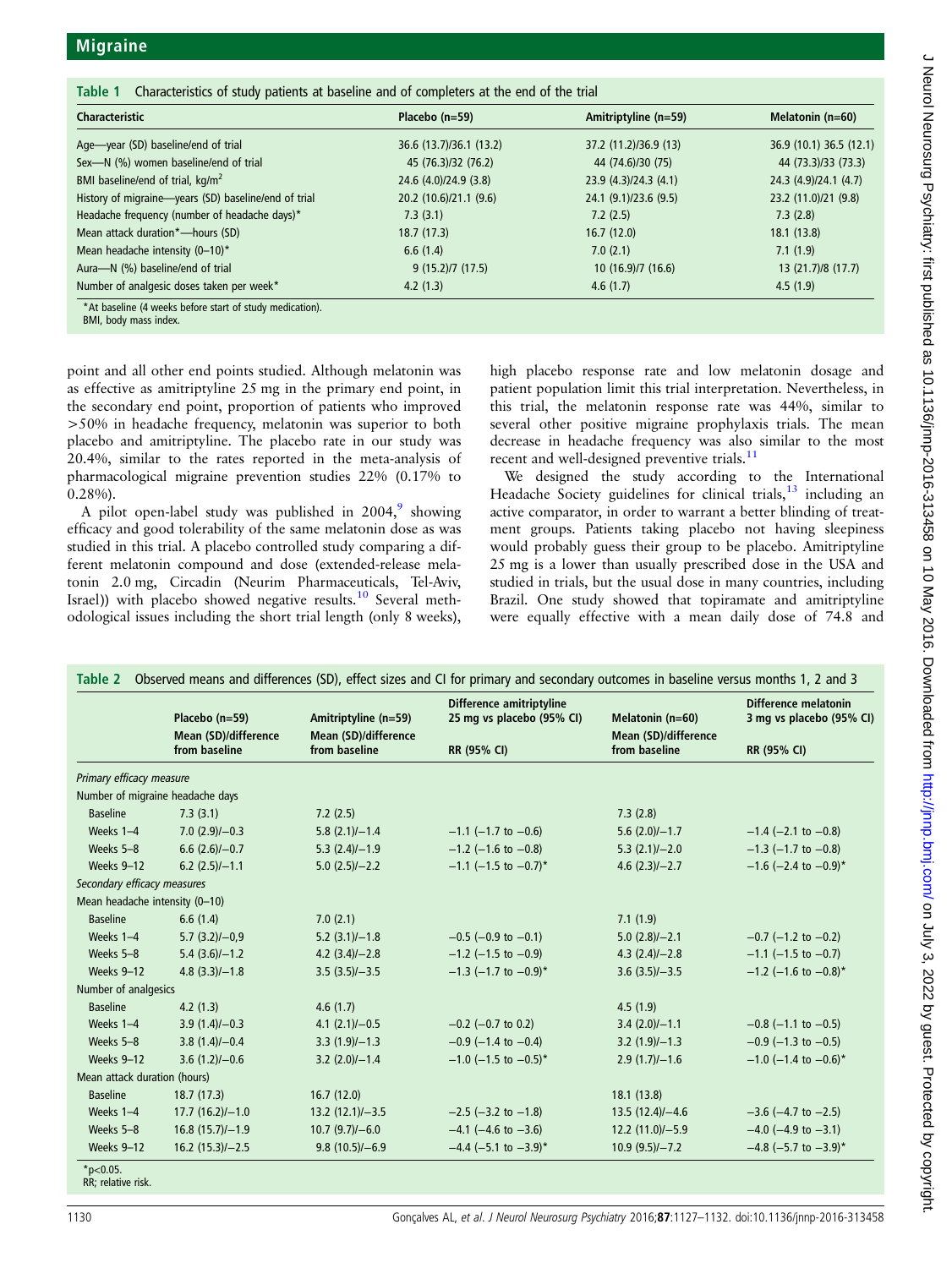<span id="page-4-0"></span>Figure 3 Primary end point number of migraine headache days at baseline and at months 1, 2 and 3. NS, not significant.



76.5 mg, respectively; the amitriptyline group reported an unacceptable side effect profile, at least in our culture, for our patient population profile: dry mouth (35.5%), fatigue (24.3%), somnolence (17.8%), weight increase (13.6%) and dizziness (10.7%). Higher doses of amitriptyline could give better results but certainly a lot higher dropout rates in our population.<sup>14</sup> Although our focus was to study melatonin efficacy, and the study was not designed for non-inferiority, this trial also gives support for the use of amitriptyline in lower doses for migraine prophylaxis.

Melatonin was more tolerable than amitriptyline and as tolerable as placebo. Weight loss was found in the melatonin group as opposed to a slight weight gain in placebo and a significant one in amitriptyline group. This is a very important and original finding that deserves special discussion. There is substantial experimental evidence in the literature indicating the role of melatonin in the control of food intake, energy balance and body weight. An inhibitory action of melatonin in preadipocytes differentiation into adipocytes, reducing the number of cells in the visceral adipose tissue has been demonstrated.<sup>[15](#page-5-0)</sup> Melatonin

Proportion of responders >50% reduction in frequency

treatment reduced body weight gain, visceral adiposity, blood triglycerides and insulin resistance in a model of high-calorie diet-induced metabolic syndrome.<sup>[16](#page-5-0)</sup> Likewise, a single daily administration of melatonin decreased visceral fat in middle-aged mice,<sup>[17](#page-5-0)</sup> and after melatonin treatment aged rats showed weight reduction, preceded by an increase in insulin signalling in the central nervous system (CNS) and peripheral tissues.<sup>[18](#page-5-0)</sup> In addition, melatonin might have a direct anorexigenic action regulating hypothalamic pro-opiomelanocortin (POMC) gene expression.[19](#page-5-0) In ageing animals, melatonin and moderate exercise training induced a reduction in food intake associated with a reduction in body weight and amount of visceral adipose tissue depot.<sup>20</sup> Melatonin should be considered as regulating the other side of energy balance increasing the energy expenditure by its ability to convert white adipose tissue into brown adipose tissue increasing its metabolic rate. $21$  The reduction in body weight of patients in the melatonin treated group is, to the best of our knowledge, the first demonstration of the putative effect of melatonin in body weight reduction in humans.

Melatonin mechanism of action in migraine prevention could be due to one of its several effects, including: membrane stabilisation, anti-inflammatory properties, inhibition of dopamine release, modulation of serotonin, gamma amino butyric acid (GAMA) and glutamate neurotransmission, scavenging toxic-free radicals and cerebrovascular regulation.<sup>[22](#page-5-0)</sup> Melatonin also potentiates opioid analgesia; therefore, it should be used with



Figure 4 Proportion of responders (patients with a higher than 50% improvement in headache frequency, number of migraine headache days) comparing baseline vs last month of treatment.

Table 3 Number of patients reporting side effects in melatonin, amitriptyline and placebo groups

| Side effect        | <b>Melatonin</b><br>$(n=60)$ | Amitriptyline<br>$(n=59)$ | Placebo<br>$(n=59)$ |
|--------------------|------------------------------|---------------------------|---------------------|
| <b>Sleepiness</b>  | 11                           | 24                        |                     |
| <b>Pruritus</b>    |                              | 0                         | 0                   |
| <b>Dizziness</b>   | 0                            | 3                         |                     |
| Epigastralgia      | 2                            | 5                         | 0                   |
| Weight gain        | 0                            | 3                         |                     |
| Dry mouth          |                              | 6                         |                     |
| <b>Insomnia</b>    | 0                            |                           | $\Omega$            |
| Constipation       |                              | 4                         | 4                   |
| Worsening headache | 0                            |                           | 3                   |
|                    |                              |                           |                     |